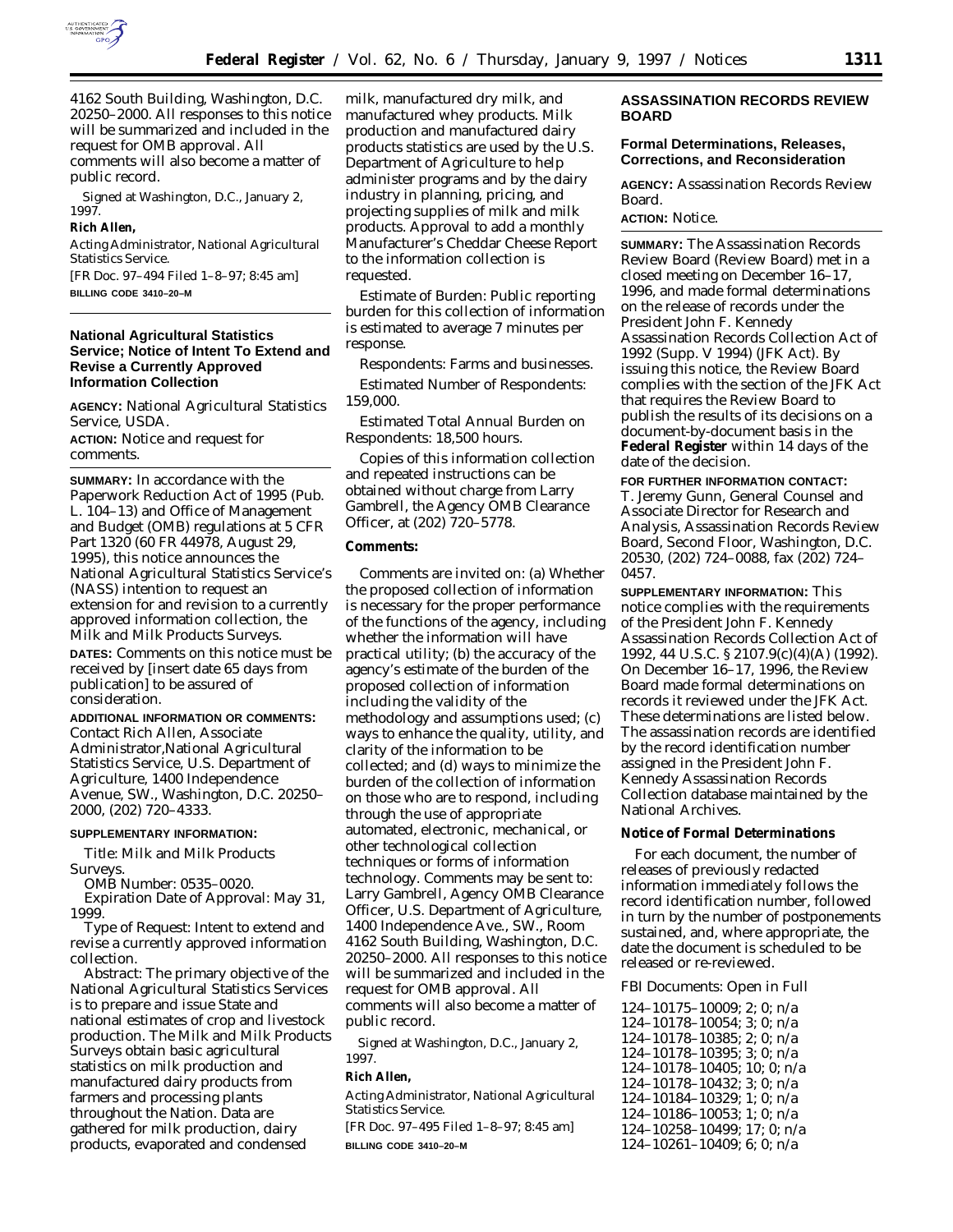*CIA Documents: Open in Full*

- 104–10001–10163; 24; 0; n/a 104–10004–10275; 2; 0; n/a 104–10005–10188; 3; 0; n/a 104–10015–10432; 6; 0; n/a 104–10015–10433; 6; 0; n/a 104–10016–10016; 5; 0; n/a 104–10055–10026; 4; 0; n/a 104–10055–10103; 2; 0; n/a 104–10055–10104; 4; 0; n/a 104–10063–10246; 8; 0; n/a 104–10068–10150; 6; 0; n/a
- *HSCA Documents: Open in Full*

180–10072–10179; 1; 0; n/a 180–10087–10108; 5; 0; n/a 180–10092–10065; 2; 0; n/a 180–10103–10473; 1; 0; n/a 180–10117–10262; 1; 0; n/a

#### *FBI Documents: Postponed in Part*

124–10006–10292; 4; 1; 12/2006 124–10126–10314; 48; 11; 07/2006 124–10159–10358; 10; 1; 10/2017 124–10171–10424; 0; 1; 10/2017 124–10177–10234; 5; 13; 12/2006 124–10178–10184; 2; 12; 12/2006 124–10178–10188; 8; 3; 12/2006 124–10178–10389; 1; 1; 12/2006 124–10178–10416; 3; 5; 12/2006 124–10233–10236; 39; 1; 12/2006 124–10238–10287; 3; 1; 10/2017 124–10258–10491; 60; 4; 12/2006

*CIA Documents: Postponed in Part*

104–10004–10213; 19; 9; 05/1997 104–10015–10056; 4; 1; 12/2006 104–10015–10057; 13; 1; 12/2006 104–10051–10106; 4; 4; 05/1997 104–10051–10161; 2; 2; 10/2017 104–10052–10019; 8; 2; 05/2001 104–10052–10045; 4; 1; 05/2001 104–10052–10275; 74; 4; 12/2006 104–10054–10007; 85; 4; 12/2006 104–10055–10025; 6; 1; 12/2006 104–10055–10036; 2; 2; 05/1997 104–10055–10040; 12; 2; 12/2006 104–10055–10072; 83; 4; 12/2006 104–10055–10102; 6; 1; 12/2006 104–10056–10432; 15; 6; 12/2006 104–10057–10116; 1; 14; 12/2006 104–10059–10223; 35; 8; 12/2006 104–10059–10231; 24; 20; 05/1997 104–10059–10236; 7; 8; 05/1997 104–10059–10395; 3; 4; 05/1997 104–10061–10117; 2; 1; 12/2006 104–10061–10127; 10; 7; 05/1997 104–10061–10260; 5; 7; 05/1997 104–10061–10292; 9; 5; 05/1997 104–10062–10073; 17; 2; 05/1997 104–10062–10100; 4; 3; 12/2006 104–10062–10162; 14; 1; 05/1997 104–10063–10058; 1; 1; 10/2017 104–10063–10293; 5; 7; 12/2006 104–10063–10302; 5; 3; 12/2006 104–10063–10303; 1; 1; 10/2017 104–10063–10305; 13; 8; 12/2006 104–10063–10308; 0; 1; 05/1997 104–10063–10321; 12; 12; 12/2006 104–10063–10325; 4; 4; 12/2006 104–10063–10329; 6; 5; 12/2006 104–10063–10335; 5; 5; 12/2006 104–10063–10337; 6; 3; 12/2006 104–10063–10338; 9; 14; 12/2006 104–10063–10350; 2; 4; 12/2006 104–10063–10389; 0; 4; 10/2017 104–10063–10390; 0; 1; 05/1997 104–10063–10393; 3; 4; 12/2006 104–10063–10421; 0; 1; 05/1997 104–10065–10008; 2; 5; 05/1997 104–10065–10061; 4; 4; 10/2017 104–10065–10105; 5; 5; 05/1997 104–10065–10113; 0; 5; 10/2017 104–10065–10115; 4; 5; 05/1997 104–10065–10121; 15; 3; 12/2006 104–10065–10122; 7; 1; 12/2006 104–10065–10132; 7; 7; 05/1997 104–10065–10134; 3; 7; 05/1997 104–10065–10136; 13; 11; 05/1997 104–10065–10137; 7; 4; 05/1997 104–10065–10138; 13; 3; 05/1997 104–10065–10139; 8; 3; 05/1997 104–10065–10140; 4; 4; 12/2006 104–10065–10144; 5; 3; 05/1997 104–10065–10146; 9; 8; 12/2006 104–10065–10151; 2; 3; 05/2001 104–10065–10152; 2; 2; 10/2017 104–10065–10158; 8; 10; 12/2006 104–10065–10160; 6; 3; 05/1997 104–10065–10163; 2; 3; 05/1997 104–10065–10195; 2; 4; 05/2001 104–10065–10199; 11; 3; 05/1997 104–10065–10238; 0; 8; 05/2001 104–10065–10299; 0; 1; 05/1997 104–10065–10319; 5; 5; 05/1997 104–10065–10323; 6; 8; 05/1997 104–10065–10348; 7; 4; 05/1997 104–10065–10360; 5; 10; 12/2006 104–10065–10364; 2; 6; 05/2001 104–10065–10367; 1; 3; 05/2001 104–10065–10369; 1; 3; 05/1997 104–10065–10386; 2; 15; 05/1997 104–10065–10394; 0; 1; 05/1997 104–10066–10000; 2; 3; 10/2017 104–10066–10032; 2; 3; 05/1997 104–10066–10132; 14; 20; 12/2006 104–10066–10169; 4; 1; 05/1997 104–10066–10183; 2; 5; 05/1997 104–10066–10184; 18; 1; 12/2006 104–10066–10186; 6; 2; 05/1997 104–10066–10225; 11; 4; 10/2017 104–10066–10227; 2; 4; 05/1997 104–10066–10228; 0; 3; 05/1997 104–10066–10233; 12; 11; 12/2006 104–10066–10236; 8; 4; 05/1997 104–10066–10244; 4; 1; 05/1997 104–10066–10245; 4; 6; 10/2017 104–10066–10252; 1; 1; 10/2017 104–10066–10253; 10; 8; 12/2006 104–10067–10029; 0; 2; 05/1997 104–10067–10056; 8; 4; 05/1997 104–10067–10071; 13; 4; 05/1997 104–10067–10080; 3; 6; 12/2006 104–10067–10087; 8; 4; 05/1997 104–10067–10103; 1; 2; 05/1997 104–10067–10134; 0; 7; 10/2017 104–10067–10138; 0; 1; 05/1997 104–10067–10143; 0; 2; 05/1997

104–10067–10151; 0; 2; 05/1997 104–10067–10156; 0; 2; 05/1997 104–10067–10166; 3; 3; 05/1997 104–10067–10197; 2; 1; 12/2006 104–10067–10211; 0; 2; 05/1997 104–10067–10212; 13; 4; 05/1997 104–10067–10215; 6; 1; 05/1997 104–10067–10240; 28; 3; 05/1997 104–10067–10245; 2; 1; 10/2017 104–10067–10369; 18; 3; 05/1997 104–10067–10383; 0; 2; 10/2017 104–10067–10388; 7; 1; 10/2017 104–10067–10404; 2; 5; 12/2006 104–10067–10413; 47; 1; 10/2017 104–10068–10001; 6; 2; 05/1997 104–10068–10010; 5; 2; 05/1997 104–10068–10070; 11; 3; 05/1997 104–10068–10114; 18; 6; 12/2006 104–10068–10116; 75; 28; 12/2006 104–10068–10121; 19; 8; 05/1997 104–10068–10122; 20; 8; 12/2006 104–10068–10124; 4; 4; 12/2006 104–10068–10125; 4; 5; 05/2001 104–10068–10127; 6; 1; 12/2006 104–10068–10130; 4; 8; 12/2006 104–10068–10131; 12; 1; 12/2006 104–10068–10134; 6; 1; 05/1997 104–10068–10138; 4; 1; 12/2006 104–10068–10140; 7; 2; 05/1997 104–10068–10141; 1; 2; 05/1997 104–10068–10142; 7; 3; 10/2017 104–10068–10145; 24; 2; 12/2006 104–10068–10151; 5; 7; 12/2006 104–10068–10152; 9; 9; 05/1997 104–10068–10154; 13; 18; 12/2006 104–10068–10155; 10; 7; 05/1997 104–10068–10156; 63; 95; 12/2006 104–10068–10160; 8; 11; 05/1997 104–10068–10162; 5; 3; 10/2017 104–10068–10163; 10; 2; 10/2017 104–10068–10172; 3; 3; 12/2006 104–10068–10177; 8; 1; 12/2006 104–10068–10178; 5; 3; 12/2006 104–10068–10179; 12; 2; 12/2006 104–10068–10181; 6; 2; 12/2006 104–10068–10184; 26; 1; 12/2006 104–10068–10185; 7; 1; 12/2006 104–10068–10186; 7; 1; 05/1997 104–10068–10187; 18; 8; 12/2006 104–10068–10188; 31; 8; 12/2006 *HSCA Documents: Postponed in Part* 180–10070–10404; 1; 6; 05/1997 180–10078–10183; 0; 1; 10/2017 180–10078–10184; 1; 1; 10/2017 180–10078–10185; 0; 2; 10/2017 180–10078–10186; 0; 2; 10/2017 180–10078–10187; 0; 2; 10/2017 180–10078–10188; 0; 2; 10/2017 180–10078–10190; 0; 1; 10/2017 180–10078–10191; 0; 2; 10/2017 180–10078–10204; 0; 1; 10/2017 180–10078–10271; 1; 16; 05/1997 180–10078–10383; 0; 1; 10/2017 180–10082–10078; 0; 1; 10/2017 180–10102–10097; 0; 1; 10/2017

180–10104–10394; 5; 5; 05/1997 180–10107–10127; 0; 1; 10/2017 180–10110–10006; 0; 19; 05/1997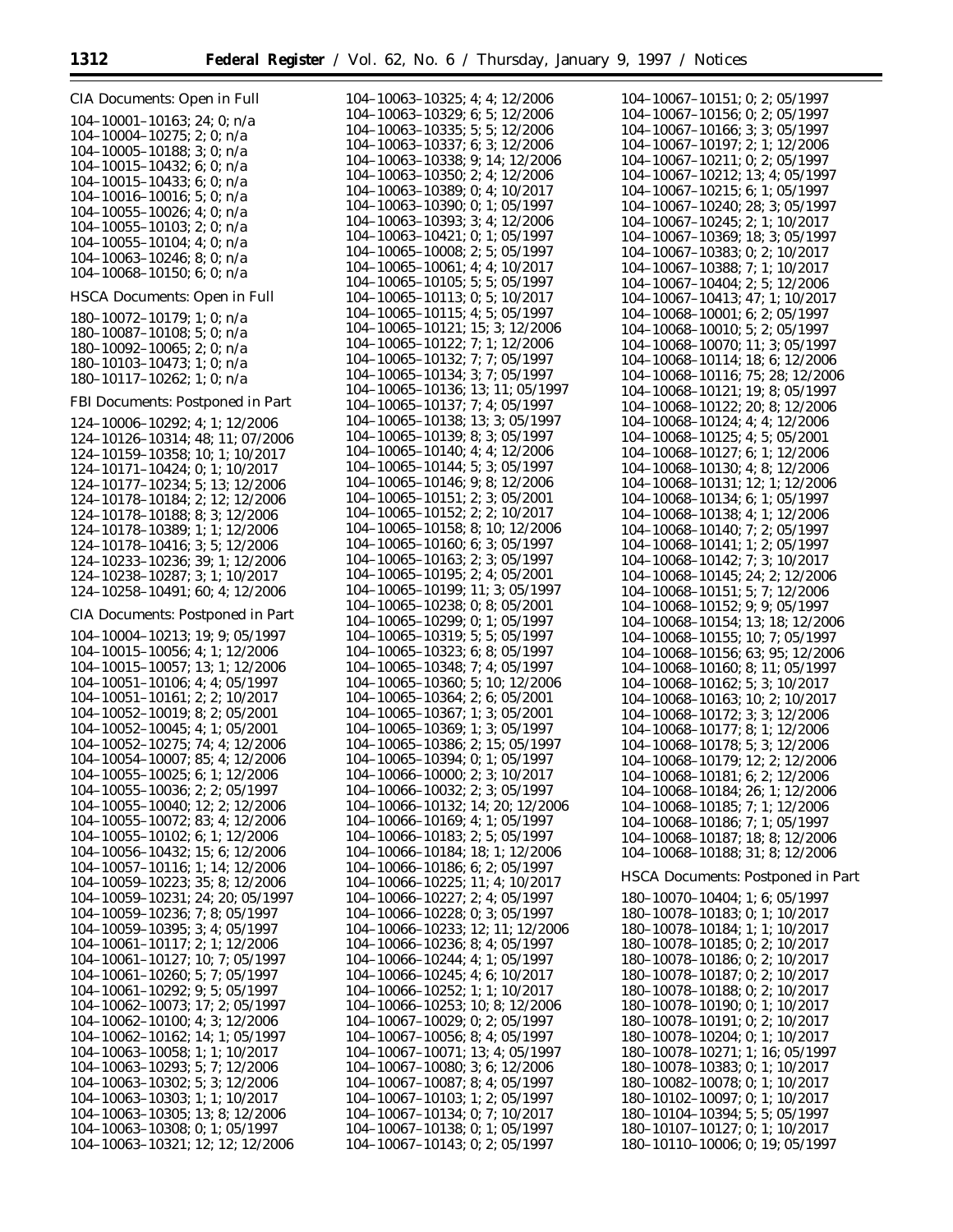۰

| $180 - 10110 - 10026$ ; 1; 7; 05/1997                              | 180-10086-10270; 180-10086-10271;                                      | 180-10109-10206; 180-10109-10207;                                      |
|--------------------------------------------------------------------|------------------------------------------------------------------------|------------------------------------------------------------------------|
| CIA Documents: Postponed in Full                                   | 180-10086-10274; 180-10086-10275;<br>180-10086-10276; 180-10086-10277; | 180-10109-10208; 180-10109-10209;<br>180-10109-10210; 180-10109-10211; |
| 104-10009-10224; 0; 1; 07/1997<br>$104-10012-10080; 0; 1; 07/1997$ | 180-10087-10311; 180-10087-10411;<br>180-10087-10412; 180-10088-10103; | 180-10109-10212; 180-10109-10213;<br>180-10109-10214; 180-10109-10215; |
| Notice of Additional Releases                                      | 180-10088-10104; 180-10089-10025;<br>180-10089-10281; 180-10090-10127; | 180-10109-10216; 180-10109-10217;<br>180-10109-10218; 180-10109-10219; |
| After consultation with appropriate                                | 180-10090-10130; 180-10090-10132;                                      | 180-10109-10220; 180-10109-10221;                                      |
| Federal Agencies, the Review Board                                 | 180-10091-10129; 180-10091-10214;                                      | 180-10109-10222; 180-10109-10223;                                      |
| announces that the following Federal                               | $180-10092-10032$ ; $180-10094-10361$ ;                                | 180-10109-10224; 180-10109-10225;                                      |
| Bureau of Investigation records are now                            | 180-10095-10115; 180-10095-10147;                                      | 180-10109-10226; 180-10109-10227;                                      |
| being opened in full: 124-10003-10494;                             | 180-10095-10308; 180-10096-10254;                                      | 180-10109-10228; 180-10109-10229;                                      |
| 124-10023-10300; 124-10132-10092;                                  | 180-10096-10373; 180-10097-10290;                                      |                                                                        |
| $124-10173-10088$ ; $124-10181-10229$ ;                            | 180-10099-10092; 180-10099-10304;                                      | 180-10109-10230; 180-10109-10231;                                      |
| 124-10187-10165; 124-10246-10493;                                  | 180-10099-10434; 180-10099-10492;                                      | 180-10109-10232; 180-10109-10233;                                      |
| 124-10273-10215                                                    | 180-10101-10078; 180-10103-10079;                                      | 180-10109-10234; 180-10109-10235;                                      |
| After consultation with appropriate                                | 180-10103-10266; 180-10103-10460;                                      | 180-10109-10236; 180-10109-10237;                                      |
| Federal Agencies, the Review Board                                 | 180-10103-10479; 180-10104-10273;                                      | 180-10109-10238; 180-10109-10239;                                      |
| announces that the following House                                 | 180-10104-10274; 180-10104-10306;                                      | 180-10109-10240; 180-10109-10241;                                      |
| Select Committee on Assassination                                  | 180-10104-10307; 180-10104-10308;                                      | 180-10109-10242; 180-10109-10243;                                      |
| records are now being opened in full:                              | 180-10104-10309; 180-10104-10310;                                      | 180-10109-10244; 180-10109-10245;                                      |
| 180-10025-10228; 180-10025-10235;                                  | 180-10104-10311; 180-10104-10312;                                      | 180-10109-10246; 180-10109-10247;                                      |
| 180-10065-10377; 180-10067-10293;                                  | 180-10104-10313; 180-10104-10314;                                      | 180-10109-10262; 180-10109-10263;                                      |
| 180-10067-10397; 180-10067-10400;                                  | 180-10104-10315; 180-10104-10402;                                      | 180-10110-10236; 180-10112-10045;                                      |
| 180-10067-10429; 180-10067-10433;                                  | 180-10104-10463; 180-10105-10079;                                      | 180-10112-10325; 180-10112-10353;                                      |
| 180-10067-10473; 180-10067-10481;                                  | 180-10105-10174; 180-10105-10185;                                      | 180-10112-10398; 180-10112-10423;                                      |
| 180-10068-10380; 180-10068-10383;                                  | 180-10105-10216; 180-10105-10297;                                      | 180-10112-10487; 180-10113-10098;                                      |
| 180-10068-10449; 180-10068-10462;                                  | 180-10106-10047; 180-10106-10186;                                      | 180-10113-10103; 180-10113-10118;                                      |
| 180-10069-10452; 180-10070-10247;                                  | 180-10106-10187; 180-10106-10188;                                      | 180-10113-10364; 180-10113-10404;                                      |
| 180-10072-10323; 180-10074-10400;                                  | 180-10106-10189; 180-10106-10244;                                      | 180-10113-10407; 180-10113-10408;                                      |
| 180-10074-10439; 180-10075-10042;                                  | 180-10106-10360; 180-10107-10160;                                      | 180-10113-10409; 180-10114-10064;                                      |
| 180-10075-10057; 180-10075-10060;                                  | 180-10107-10499; 180-10108-10078;                                      | 180-10114-10091; 180-10114-10129;                                      |
| 180-10076-10016; 180-10076-10295;                                  | 180-10108-10212; 180-10108-10316;                                      | 180-10114-10178; 180-10114-10250;                                      |
| 180-10076-10427; 180-10076-10428;                                  | 180-10109-10153; 180-10109-10160;                                      | 180-10115-10047; 180-10115-10065;                                      |
| 180-10076-10429; 180-10076-10430;                                  | 180-10109-10161; 180-10109-10162;                                      | $180-10115-10208$ ; $180-10115-10215$ ;                                |
| 180-10076-10483; 180-10076-10484;                                  | 180-10109-10163; 180-10109-10164;                                      | 180-10115-10258; 180-10115-10318;                                      |
| 180-10076-10495; 180-10078-10021;                                  | 180-10109-10166; 180-10109-10167;                                      | 180-10115-10321; 180-10115-10347;                                      |
| 180-10078-10022; 180-10078-10027;                                  | 180-10109-10168; 180-10109-10169;                                      | 180-10115-10348; 180-10116-10414;                                      |
| 180-10078-10029; 180-10078-10030;                                  | 180-10109-10170; 180-10109-10171;                                      | 180-10117-10250; 180-10118-10063;                                      |
| 180-10078-10031; 180-10078-10032;                                  | 180-10109-10172; 180-10109-10173;                                      | 180-10118-10071; 180-10118-10072;                                      |
| 180-10078-10033; 180-10078-10034;                                  | 180-10109-10174; 180-10109-10175;                                      | 180-10118-10073; 180-10118-10091;                                      |
| 180-10078-10035; 180-10078-10036;                                  | 180-10109-10176; 180-10109-10177;                                      | 180-10118-10098; 180-10118-10099;                                      |
| 180-10078-10037; 180-10078-10073;                                  | 180-10109-10178; 180-10109-10179;                                      | 180-10120-10323; 180-10120-10444;                                      |
| 180-10078-10075; 180-10078-10077;                                  | 180-10109-10180; 180-10109-10181;                                      | 180-10131-10319; 180-10147-10272;                                      |
| 180-10080-10016; 180-10080-10170;                                  | 180-10109-10182; 180-10109-10183;                                      | 180-10147-10273; 180-10147-10277;                                      |
| 180-10080-10171; 180-10080-10404;                                  | 180-10109-10184; 180-10109-10185;                                      | 180-10147-10278; 180-10147-10280;                                      |
| 180-10080-10471; 180-10080-10476;                                  | 180-10109-10186; 180-10109-10187;                                      | 180-10147-10281; 180-10147-10282;                                      |
| 180-10081-10397; 180-10081-10398;                                  | 180-10109-10188; 180-10109-10189;                                      | 180-10147-10283; 180-10147-10284                                       |
| 180-10081-10400; 180-10081-10401;                                  | $180-10109-10190; 180-10109-10191;$                                    | Notice of Corrections                                                  |
| 180-10081-10492; 180-10082-10241;                                  | 180-10109-10192; 180-10109-10193;                                      |                                                                        |
| 180-10082-10242; 180-10082-10243;                                  | 180-10109-10194; 180-10109-10195;                                      | On September 27, 1996, the Review                                      |
| 180-10082-10487; 180-10083-10103;                                  | 180-10109-10196; 180-10109-10197;                                      | Board made formal determinations that                                  |
| 180-10085-10124; 180-10085-10326;                                  | 180-10109-10198; 180-10109-10199;                                      | were published in the October 18, 1996                                 |
| 180-10085-10346; 180-10085-10379;                                  | 180-10109-10200; 180-10109-10201;                                      | Federal Register (FR Doc. 96-26742, 61                                 |
| 180-10086-10259; 180-10086-10260;                                  | 180-10109-10202; 180-10109-10203;                                      | FR 54411). For that notice, make the                                   |
| 180-10086-10261; 180-10086-10262;                                  | 180-10109-10204; 180-10109-10205;                                      | following corrections:                                                 |

| Record number   | Previously<br>published | Correct data  |
|-----------------|-------------------------|---------------|
| 154-10002-10415 | 5: 2: 10/2017<br>.      | 4: 3: 12/2006 |

# **Notice of Reconsideration**

On December 16–17, 1996, the FBI provided additional evidence to the Review Board regarding one record that previously had been the subject of

Review Board determinations. Upon receiving and evaluating this additional evidence, the Review Board voted to sustain postponements as follows from

original **Federal Register** Notice 96– 31046, 61 FR 64662: